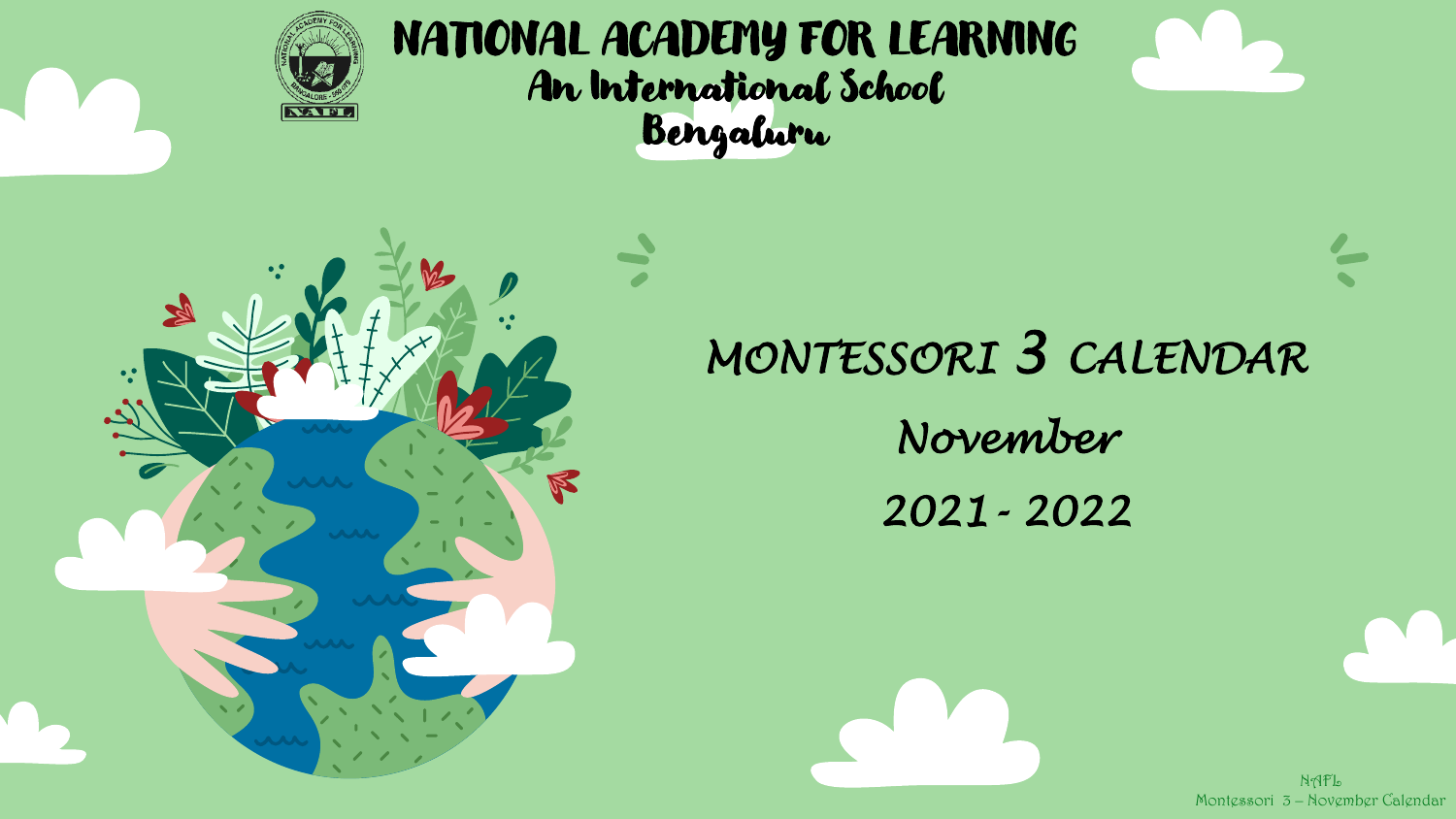

Montessori 3 November – Plant life



Theme based synchronous sessions We discuss:

- ❖ Growth pattern of different food giving plants, (e.g. underground vegetables - potato, onion, carrot)
- ❖ How fruits always grow above the ground
	- How plants and trees help us
		- Parts of the plant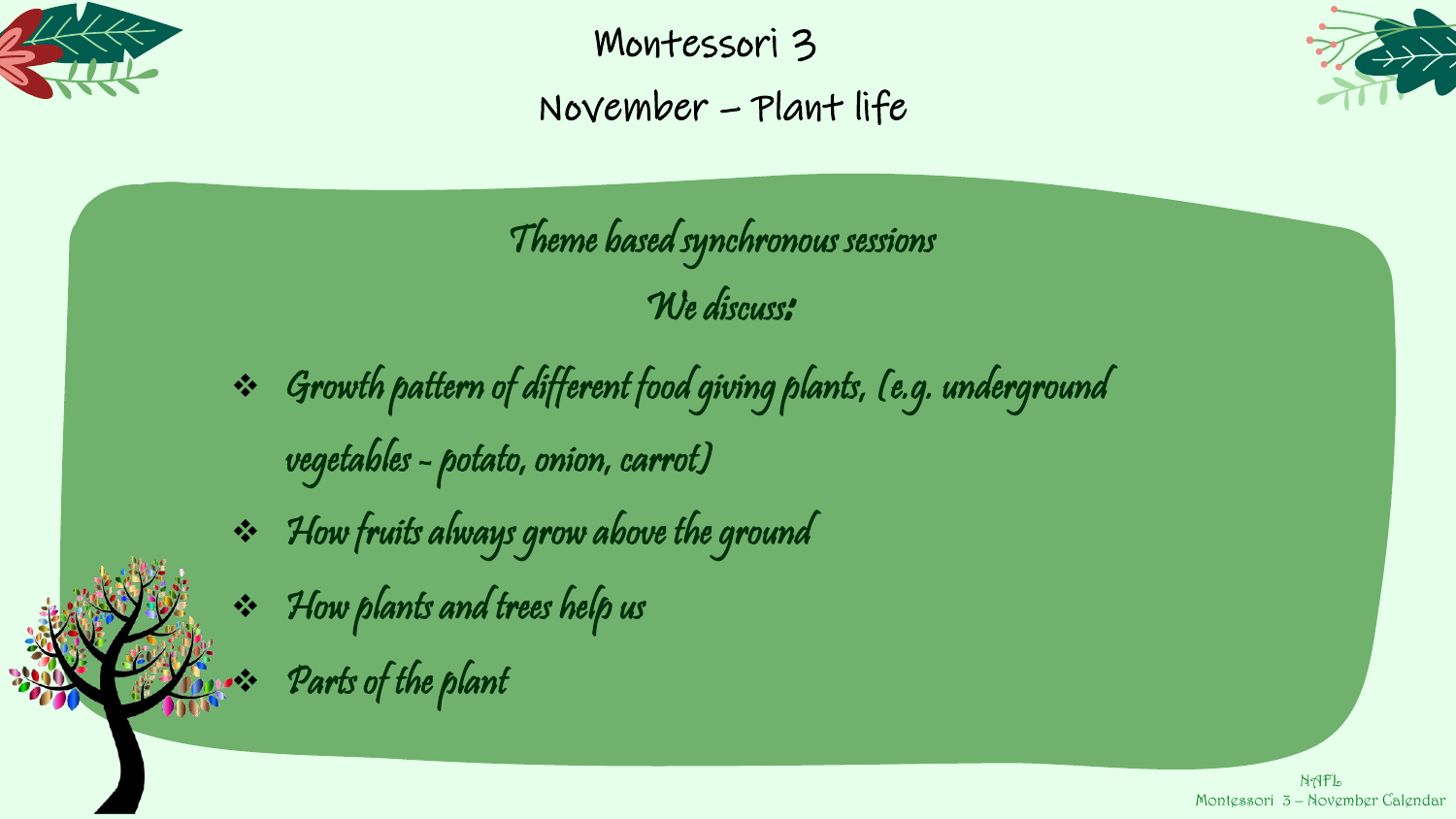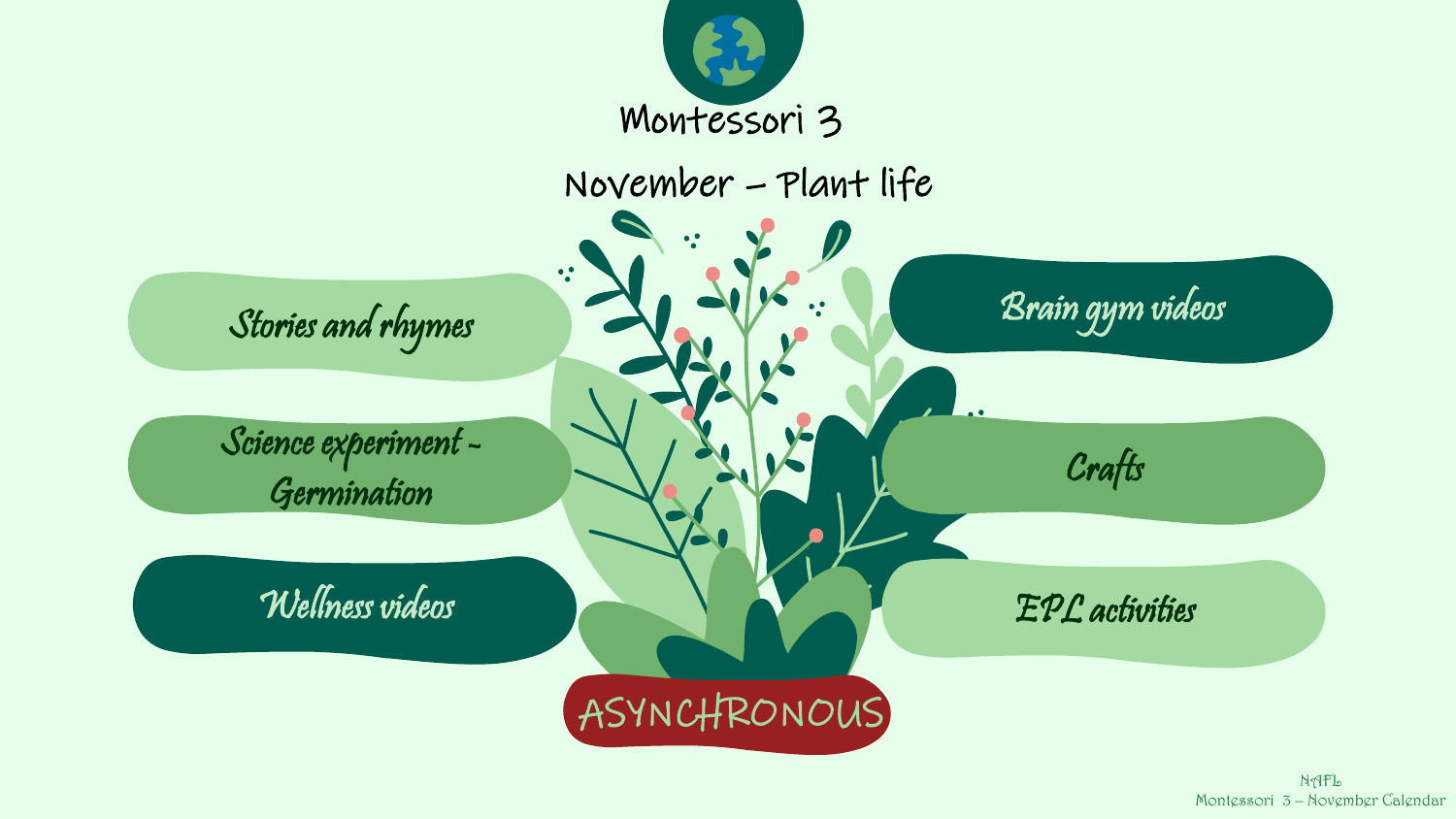# Montessori 3

## November – Plant life



# Academic sessions:

- ➢ Introduction to instructional words
- ➢ Adjectives
- ➢ Make sentences
- ➢ Stamp Game
- $\triangleright$  Skip counting by 2, 5
- ➢ Ascending Order

➢ Short Bead Chain – only Arrows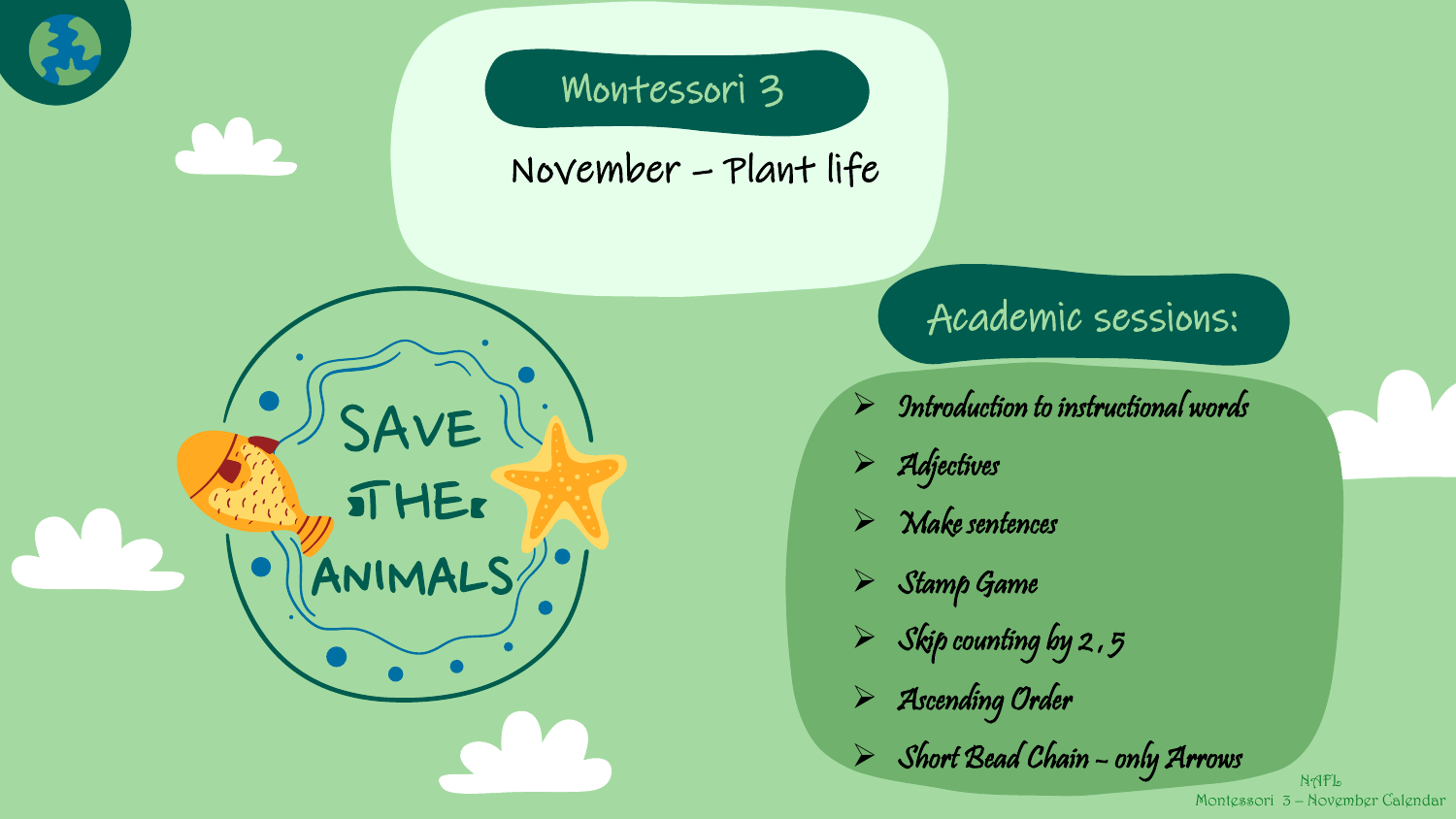Montessori 3

#### November – Plant life

# Special Days:

Nov 11th : Dress up and pack finger food for a movie experience Nov 13th : Children's Day Celebrations Nov 22nd – 26th : Rainbow week (instructions to follow)

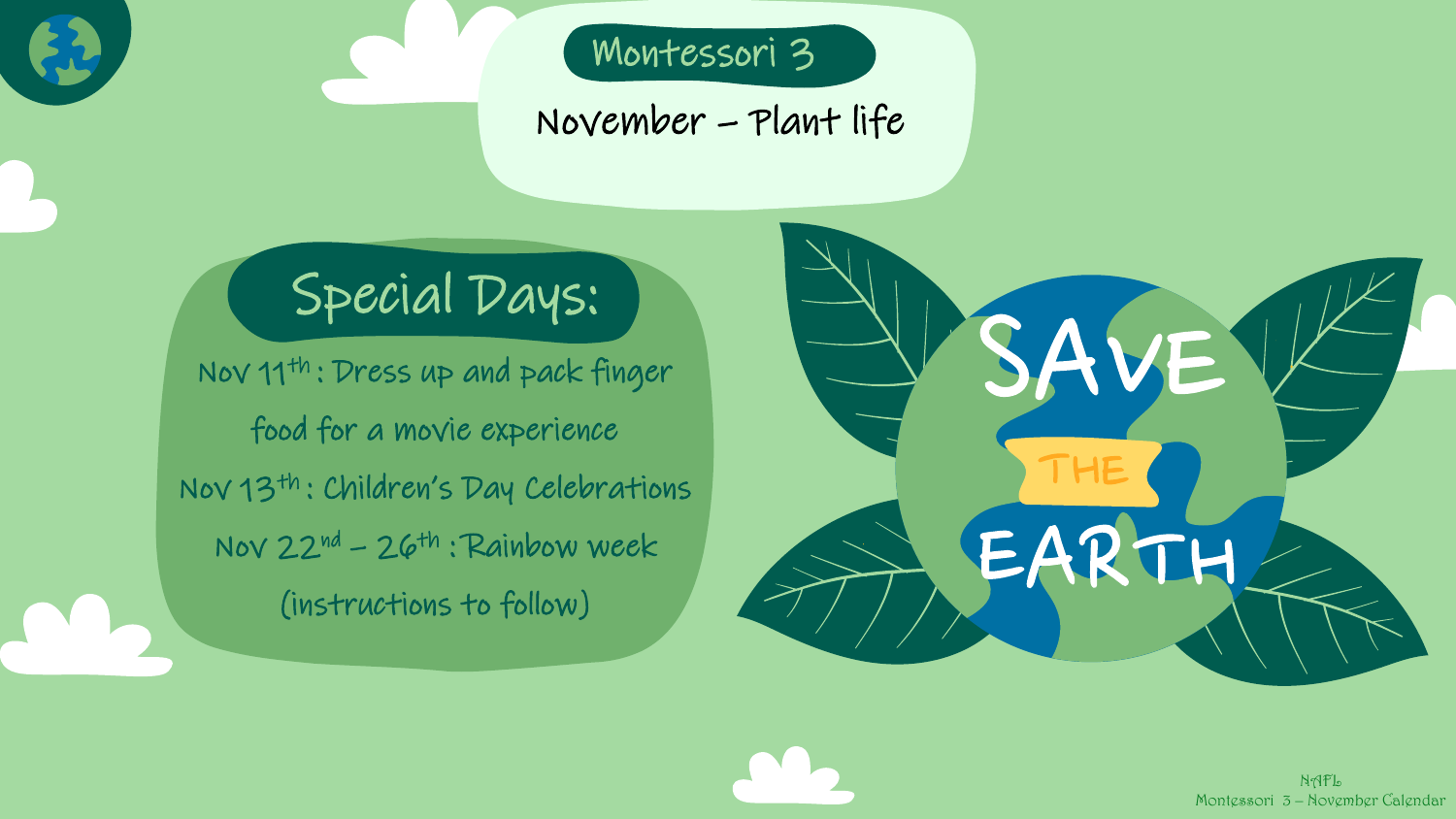

### Montessori 3

### November – Plant life

Climb every mountain, Ford every stream, Follow every rainbow, till you find your dream! Happy Children's Day!